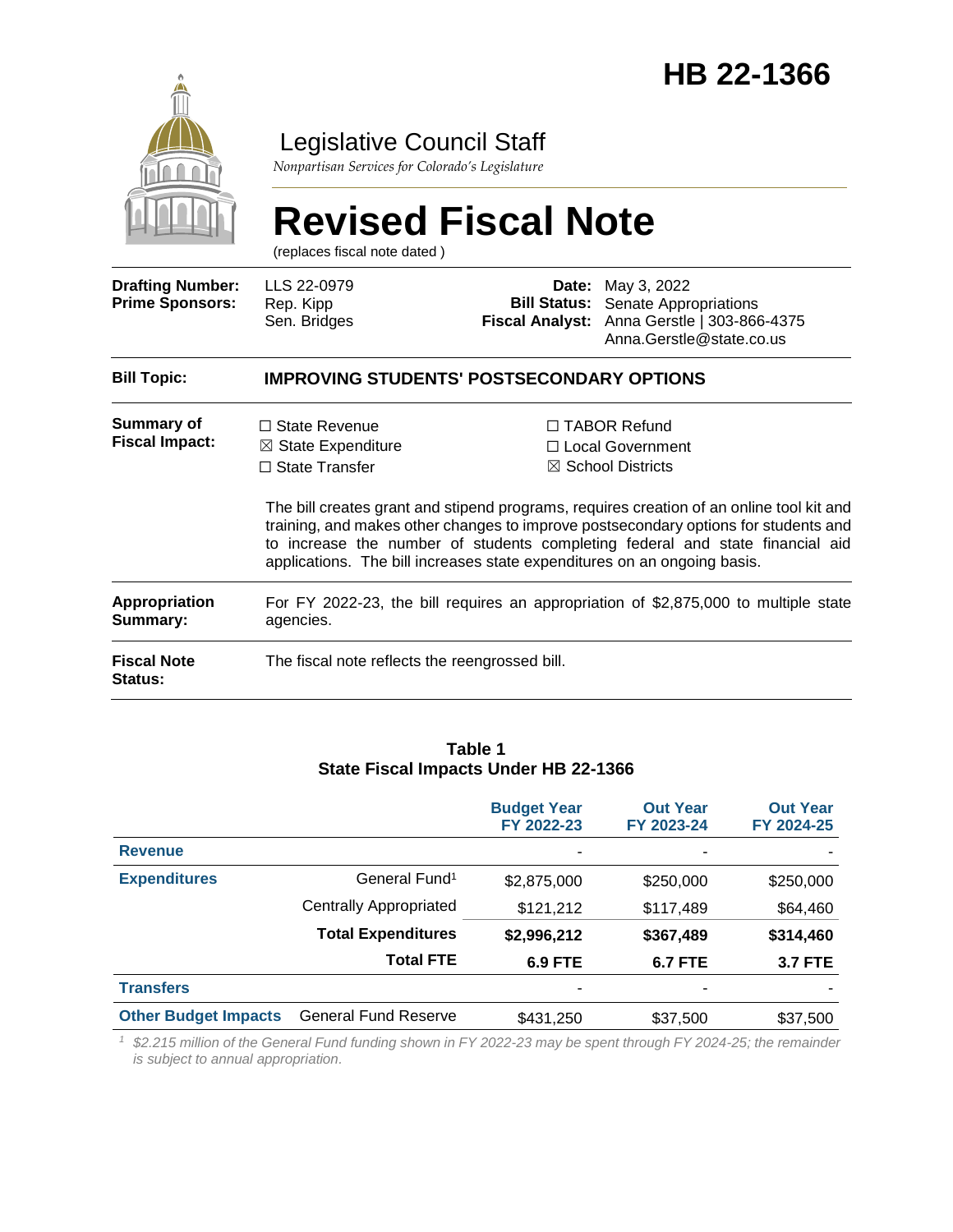## Page 2<br>May 3, 2022 **HB 22-1366**

#### **Summary of Legislation**

**Postsecondary, Workforce, Career, and Education Grant Program.** The bill creates a grant program in the Colorado Department of Education (CDE) to provide grants to local education providers (LEPs) to distribute information on federal and state financial aid applications, train counselors and other educators on best practices to support filling out the applications, assist students and families in completing the forms, and incorporate completion of student aid applications into individual career and academic plans (ICAPs).

Grants begin in FY 2022-23 and have a term of three years. The bill requires that the General Assembly appropriate \$1.125 million from the General Fund, which may be spent over three years. No more than ten percent of the money appropriated for the program may be used for administrative expenses.

**Financial literacy resource bank.** The bill requires that CDE, in collaboration with Department of Higher Education (DHE), update information in the financial literacy resource back to include detailed resources about financial aid tools beginning in middle school or earlier, develop financial literacy training options aligned with financial aid information, and that include in-demand, high-wage jobs and the necessary training leading to those jobs. The bill requires that the General Assembly appropriate \$275,000 from the General Fund for the program, which may be spent over three years.

**Stipends for financial aid training.** The bill requires that CDE award a \$500 stipend to educators who successfully complete a training conducted by DHE to improve financial aid application completion rates. The General Assembly must appropriation \$200,000 from the General Fund for this purpose, which may be spent over three years.

**Postsecondary and workforce readiness program.** Under current law, DHE, CDE, and institutions of higher education must provide technical assistance to LEPs to implement postsecondary and workforce readiness, which may include the following:

- establishing regional coordinators to provide training that aligns with financial aid, financial literacy, and supports for financial aid application completion; and
- requiring regional coordinators to provide training and outreach to schools and coordinate with the outreach team in DHE.

The bill requires that the General Assembly appropriate \$25,000 to CDE from the General Fund for the program, which may be spent over three years.

**State financial aid application.** The bill requires that DHE make certain improvements to the Colorado application for state financial aid by July 1, 2024, including:

- improving the accessibility and ease of use;
- conducting focus groups and consulting organizations that support eligible students to streamline the application to mirror the federal form;
- assessing existing website functionality and identifying improvements; and
- providing support to CDE to assist students and families.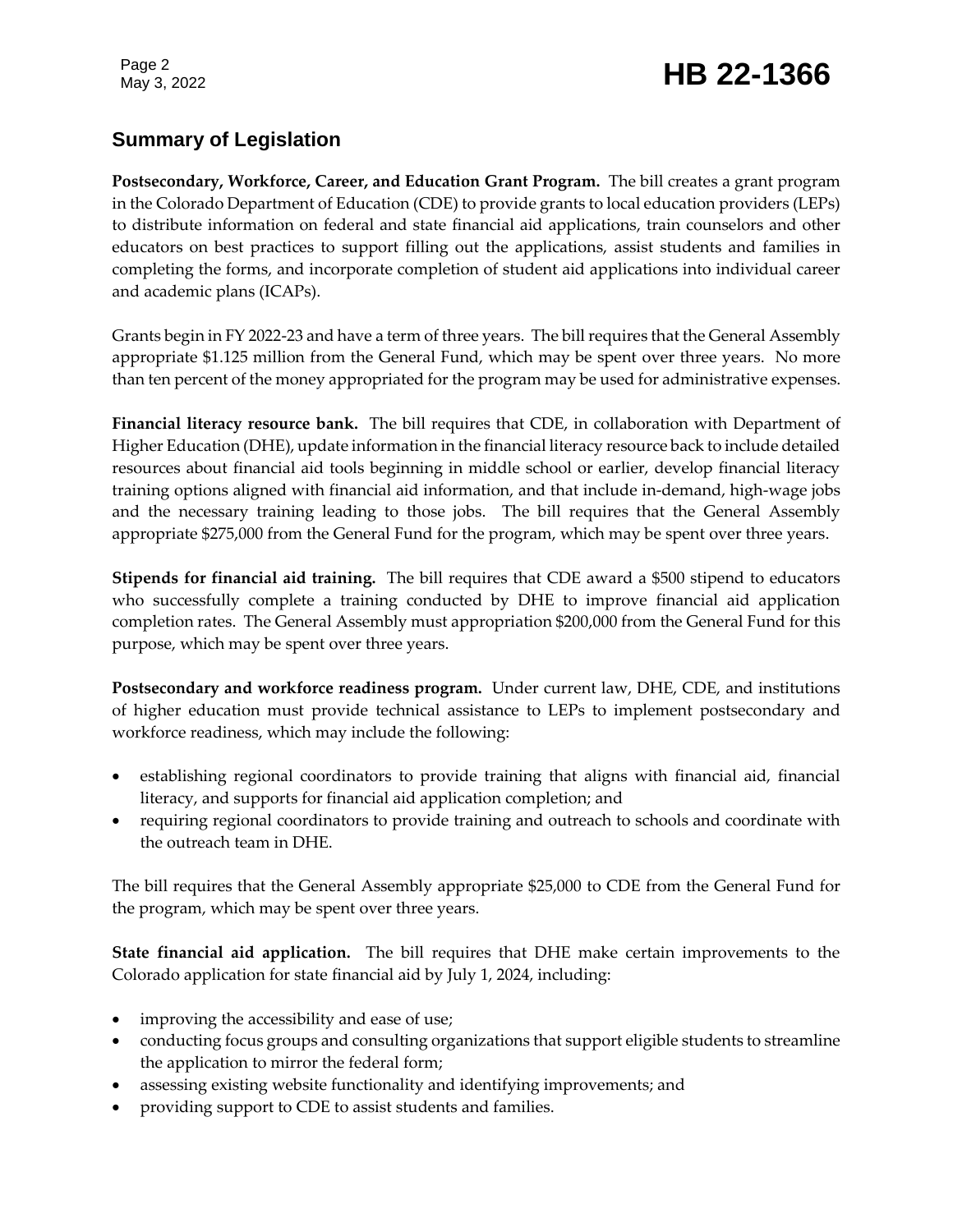The General Assembly must appropriate \$320,000 from the General Fund for this purpose, which may be spent over three years.

**Outreach team.** The DHE must establish an outreach team to provide training to public schools to assist them in preparing students to transition from the K-12 system. The team must also provide outreach to individuals in workforce centers, correctional facilities, and foster youth. The training must be available to educators, along with training offered by CDE through the stipend program.

**Online tool kit.** The bill requires that DHE develop a tool kit providing free online resources for use by higher education administrators, middle and high schools, and non-profit organizations that support completion of state and federal financial aid forms. DHE must update the tool and display information on state and federal financial aid application completion rates on a local level, for use by school administrators. DHE must report to the relevant legislative committees on the tool kit and data on financial aid application completion rates. The General Assembly must appropriate \$680,000 from the General Fund for this purpose, which may be spent over three years.

**ICAPs.** The bill requires that each public school ensure that counselors or teachers, as part of maintaining a student's ICAP, explain to a student's legal guardian the availability and importance of completing the federal and state financial aid applications, and the availability of assistance to complete the forms if needed.

#### **State Expenditures**

The bill increases state expenditures in CDE and DHE by \$2.4 million in FY 2022-23, \$776,039 in FY 2023-24, and \$453,227 in FY 2024-24, paid from the General Fund. Expenditures are shown in Table 2 and detailed below. The fiscal note assumes that the amounts identified in the bill will be appropriated in FY 2022-23 and spent over three years in CDE, and two years in DHE.

| <b>Cost Components</b>                    | FY 2022-23  | FY 2023-24 | FY 2024-25     |
|-------------------------------------------|-------------|------------|----------------|
| <b>Department of Education</b>            |             |            |                |
| <b>Personal Services</b>                  | \$165,339   | \$146,184  | \$136,607      |
| <b>Operating Expenses</b>                 | \$2,565     | \$2,295    | \$2,160        |
| <b>Capital Outlay Costs</b>               | \$12,400    |            |                |
| Grants                                    | \$933,985   |            |                |
| Resource Bank & Training Materials        | \$23,466    |            |                |
| <b>Teacher Training Stipends</b>          | \$200,000   |            |                |
| Centrally Appropriated Costs <sup>1</sup> | \$33,872    | \$30,149   | \$30,149       |
| FTE - Personal Services                   | $1.9$ FTE   | $1.7$ FTE  | <b>1.7 FTE</b> |
| <b>CDE Subtotal</b>                       | \$1,371,627 | \$178,628  | \$168,916      |

#### **Table 2 Expenditures Under HB22-1366<sup>2</sup>**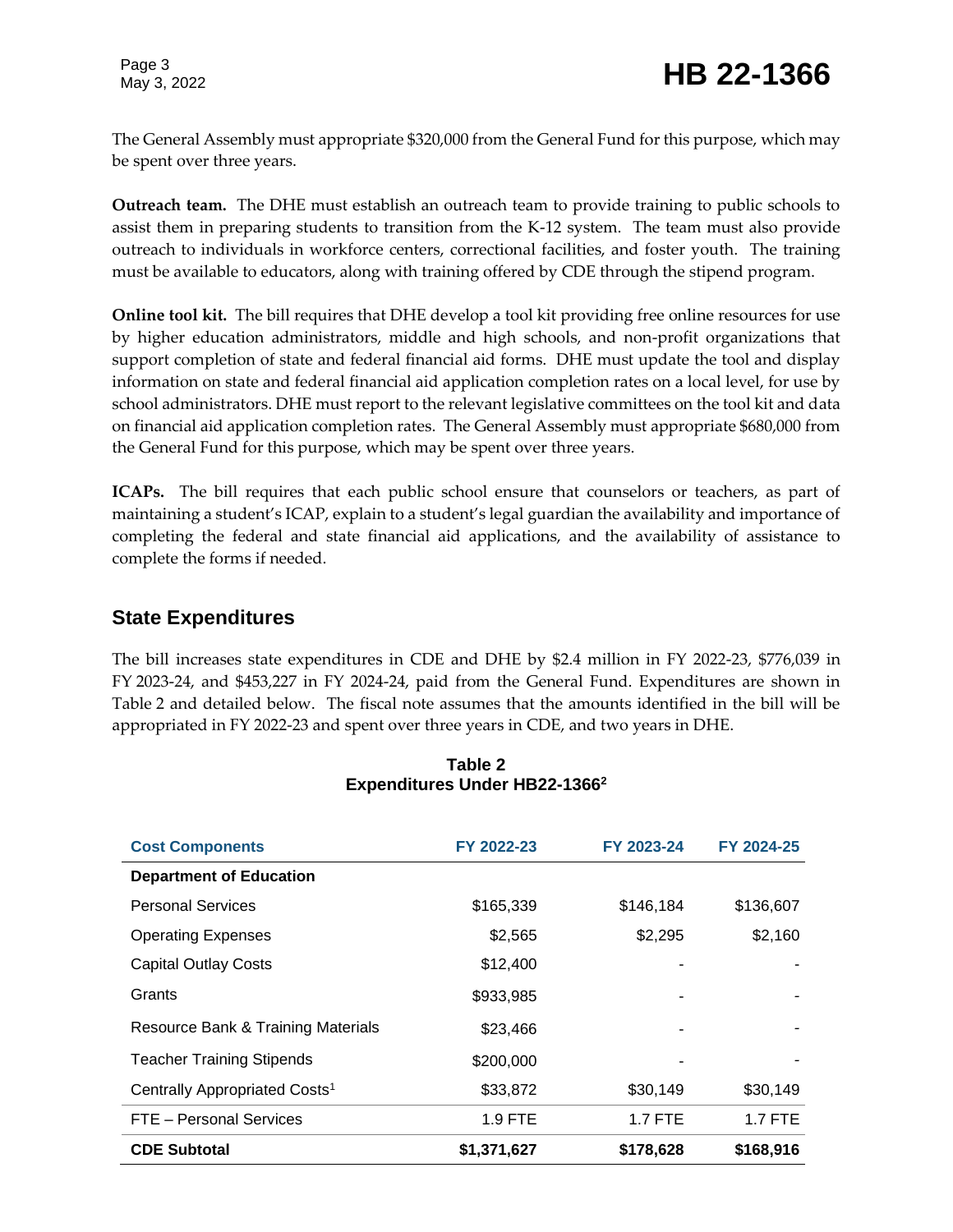| <b>Department of Higher Education</b>     |                |                |                |
|-------------------------------------------|----------------|----------------|----------------|
| <b>Personal Services</b>                  | \$415,118      | \$415,118      | \$159,097      |
| <b>Operating Expenses</b>                 | \$6,750        | \$6,750        | \$2,700        |
| <b>Capital Outlay Costs</b>               | \$31,000       |                |                |
| Online Toolkit for Financial Aid Apps     | \$349,890      |                |                |
| State Financial Aid App Improvements      | \$111,368      |                |                |
| <b>Outreach Team Costs</b>                | \$75,803       | \$88,203       | \$88,203       |
| Centrally Appropriated Costs <sup>1</sup> | \$87,340       | \$87,340       | \$34,311       |
| FTE - Personal Services                   | 5.0 FTE        | 5.0 FTE        | $2.0$ FTE      |
| <b>DHE Subtotal</b>                       | \$1,077,269    | \$597,411      | \$284,311      |
| Total                                     | \$2,448,896    | \$776,039      | \$453,227      |
| <b>Total FTE</b>                          | <b>6.9 FTE</b> | <b>6.7 FTE</b> | <b>3.7 FTE</b> |

**Table 2 Expenditures Under HB22-1366<sup>2</sup> (Cont.)**

<sup>1</sup>*Centrally appropriated costs are not included in the bill's appropriation.*

<sup>2</sup>*Non-personal services costs are shown in FY 2022-23 for informational purposes, but may be spent in subsequent years, depending on the bill specifications.* 

**Colorado Department of Education.** The CDE will require staff to oversee the new programs under the bill, and will have costs to issue grants and stipends, and to provide training materials, as described below.

- **Staffing.** CDE requires 1.9 FTE in FY 2022-23 and 1.7 FTE in FY 2023-24 and FY 2024-25 to implement the bill. Of this amount, 0.8 FTE are required to implement the grant program, including assistance to potential grantees, reviewing applications, awarding grants, and contracting, and 1.0 FTE is required to update and maintain the financial literacy bank, administer teacher training stipends, and conduct training for the new programs. An additional 0.1 FTE will oversee regional coordinators. Standard operating and capital outlay costs are included.
- **Grants.** After three years of administrative costs, there will be \$933,985 available in grants to LEPs to improve training, materials, and resources to improve completion of financial aid applications.
- **Training materials and resource bank.** After administrative expenses, \$23,466 will be available for training materials, such as purchasing materials for the resource bank, training modules, or inperson training costs.
- **Teacher training stipends.** The bill provides \$500 stipends for teachers who complete training on improving financial aid information for students and families. The \$200,000 dedicated to this purpose will cover stipends for 400 teachers.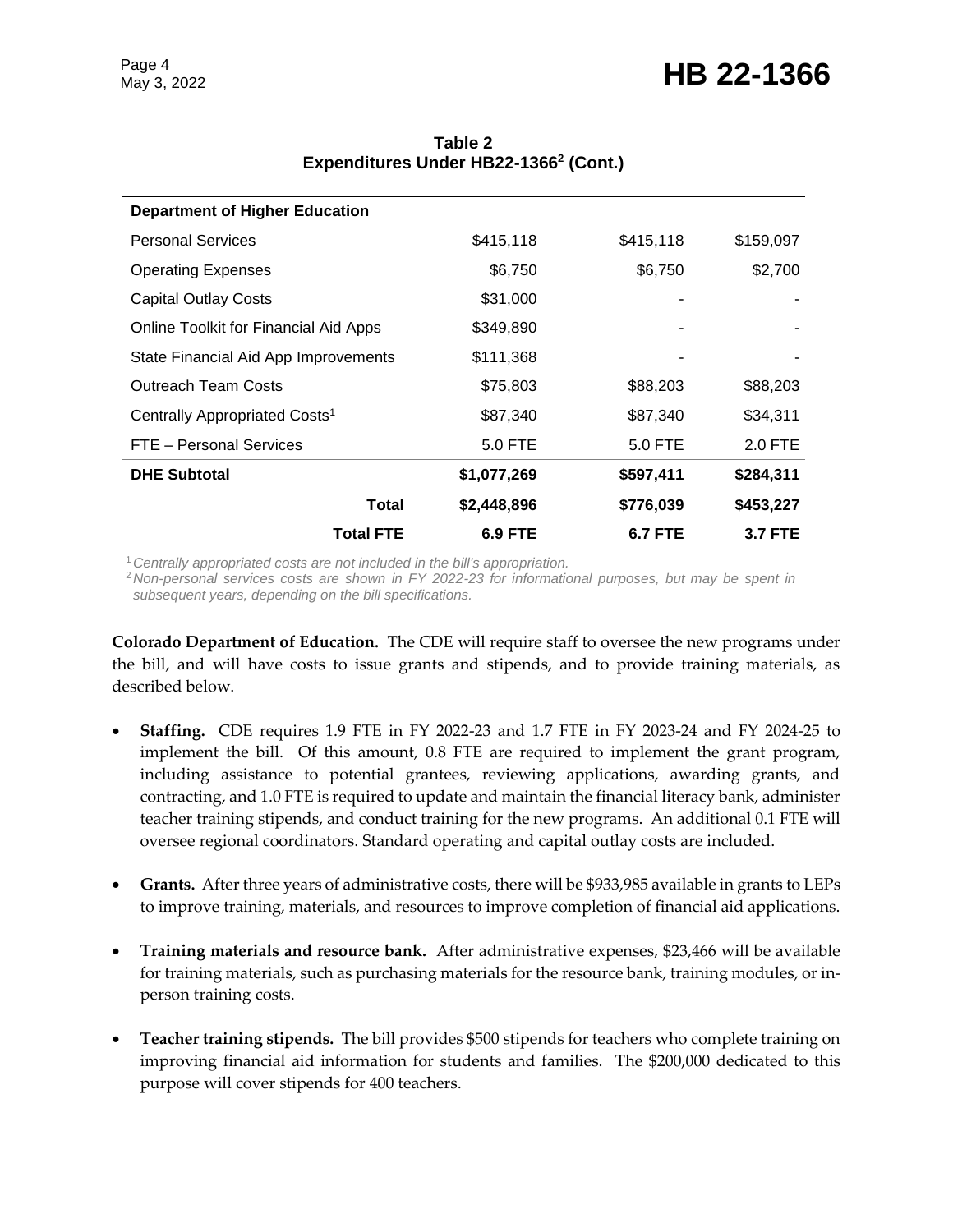**Department of Higher Education.** The DHE will have costs for staff, developing the online tool kit, and other tasks, as described below.

- **Staffing.** DHE requires new staff for two years only to implement the bill, including 2.0 FTE that are required to develop and implement the online tool kit, 1.0 FTE to make improvements to the Colorado student financial aid application, and 2.0 FTE to establish the outreach team and conduct outreach to school districts, workforce centers, and correctional facilities. The FTE for the outreach team are assumed to be ongoing, and may be covered by the institution indirect cost recoveries in future years. Standard operating and capital outlay costs are included.
- **Online toolkit.** After administrative expenses, \$349,890 will be available to make upgrades to the financial aid portal, create the tool kit, and compile reporting requirements.
- **Colorado student financial aid application improvements.** After administrative expenses, \$111,368 will be used for software and portal improvements.
- **Outreach team.** The fiscal note assumes that \$250,000 per year will be available for the outreach team, to be spent over two years. After administrative expenses, about \$80,000 per year will be available for travel costs, training, and materials associated with the outreach team.

**Centrally appropriated costs.** Pursuant to a Joint Budget Committee policy, certain costs associated with this bill are addressed through the annual budget process and centrally appropriated in the Long Bill or supplemental appropriations bills, rather than in this bill. These costs, which include employee insurance and supplemental employee retirement payments, are shown in Table 2.

#### **Other Budget Impacts**

**General Fund reserve.** Under current law, an amount equal to 15 percent of General Fund appropriations must be set aside in the General Fund statutory reserve in FY 2022-23. Based on this fiscal note, the bill is expected to increase the amount of General Fund held in reserve by the amounts specified in Table 1, which will decrease the amount of General Fund available for other purposes.

#### **School District**

The bill will increase revenue for any school district that receives a grant. Workload for school districts will increase to participate in the programs created by the bill and to adjust ICAP procedures to include financial aid application specified in the bill.

#### **Effective Date**

The bill takes effect upon signature of the Governor, or upon becoming law without his signature.